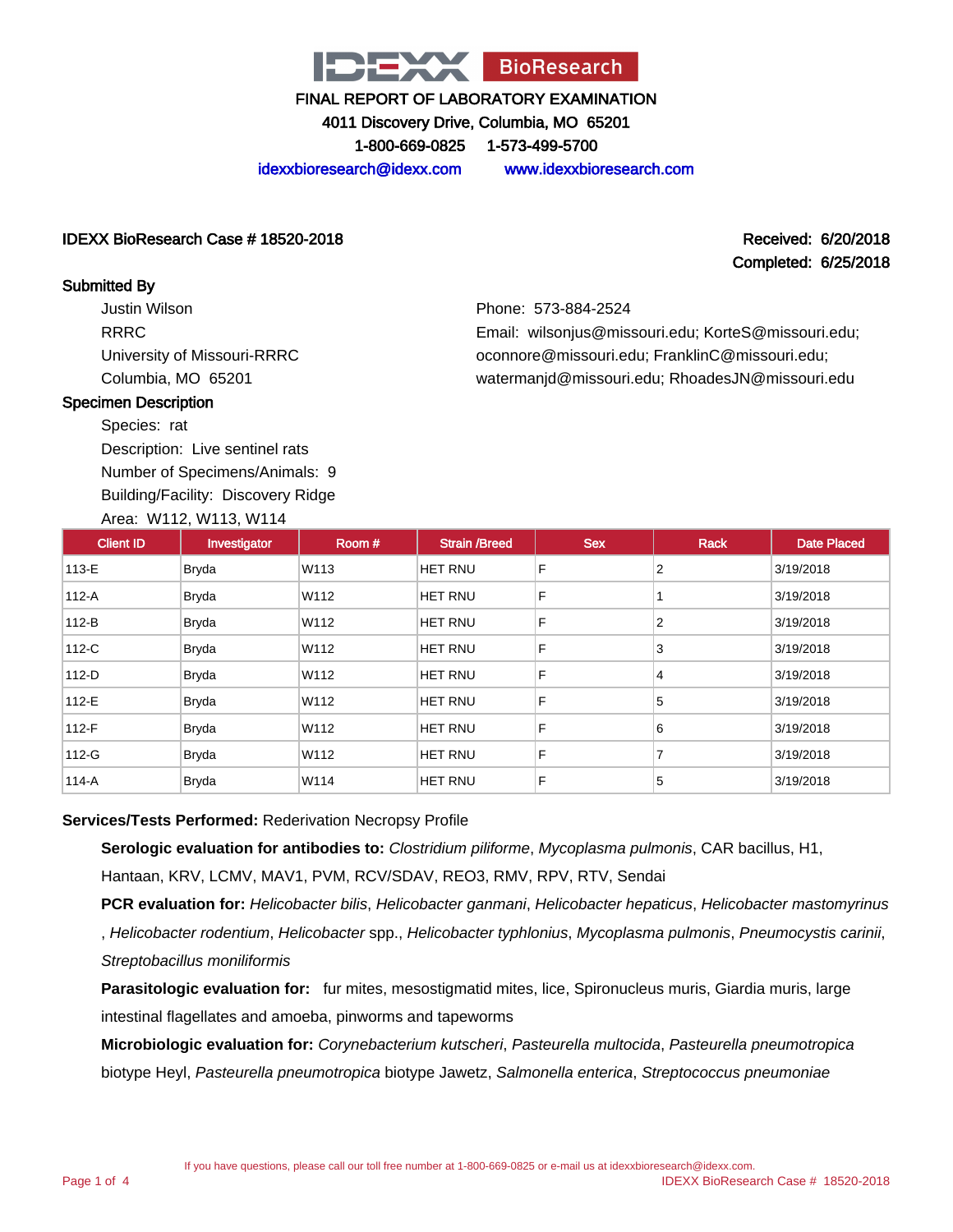**General Comments:** Discovery Ridge - 2018 Q2 'A' room sentinel rat necropsies

**Summary:** Low level reactivity to Clostridium piliforme was detected by MFI in sample 112-E; however, the follow-up Clostridium piliforme IFA test result was negative. The overall conclusion is that the sample is negative for antibodies to Clostridium piliforme. Please see the report for details.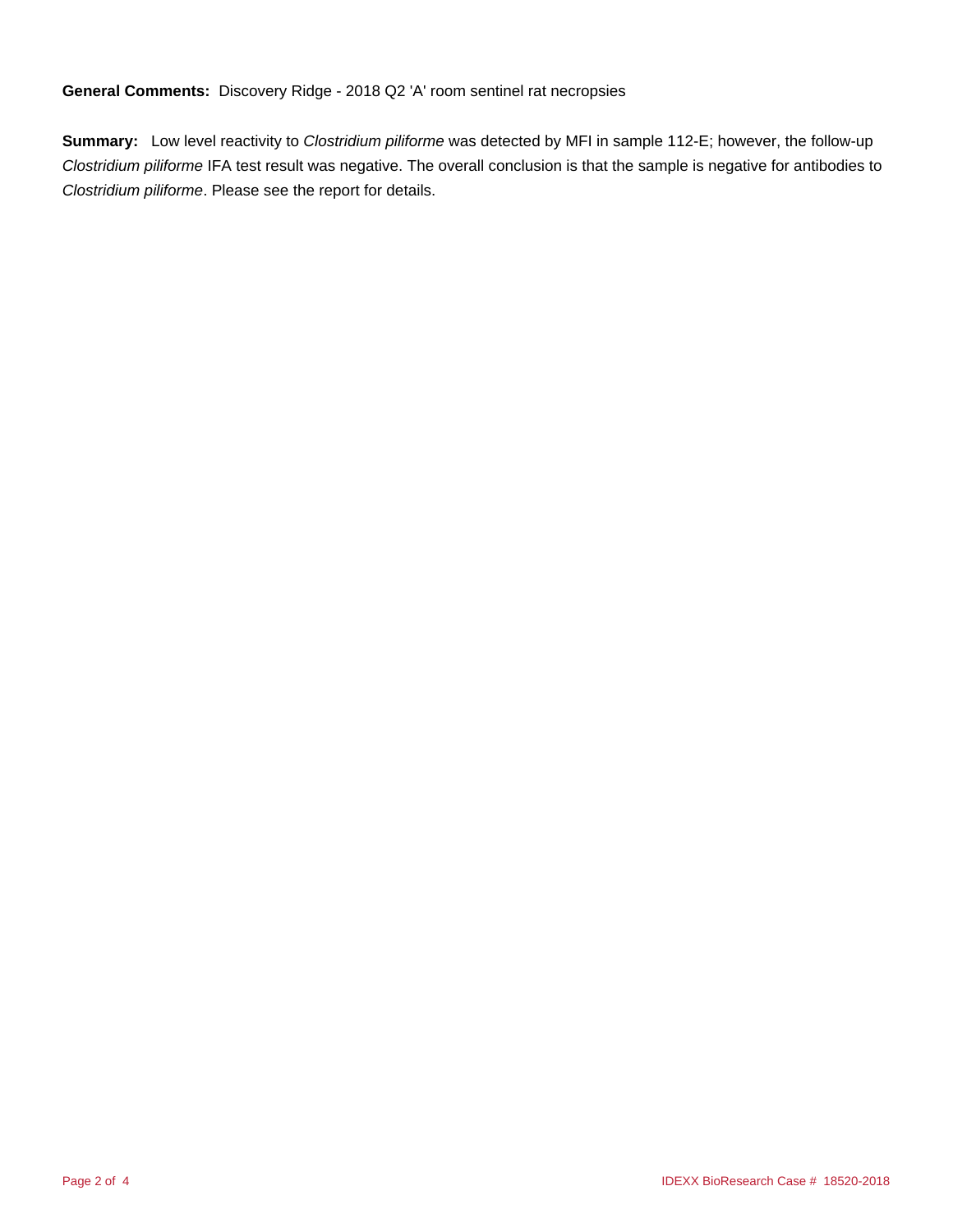## **NECROPSY**

No gross lesions were detected in any of the body systems and organs examined.

## SEROLOGY SUMMARY

|                              | $113-E$        | $112-A$        | $112-B$        | 112-C          | $112-D$        | $112-E$        | $112-F$        | 112-G          | $114-A$        |
|------------------------------|----------------|----------------|----------------|----------------|----------------|----------------|----------------|----------------|----------------|
| <b>CAR bacillus</b>          | $\blacksquare$ | $\blacksquare$ | $\blacksquare$ | $\blacksquare$ | $\blacksquare$ | $\blacksquare$ | $\blacksquare$ | $\blacksquare$ | $\blacksquare$ |
| <b>Hantaan</b>               | $\blacksquare$ | $\blacksquare$ | $\blacksquare$ | $\blacksquare$ | $\blacksquare$ | $\blacksquare$ | $\blacksquare$ | $\blacksquare$ | $\blacksquare$ |
| <b>LCMV</b>                  | $\blacksquare$ | $\blacksquare$ | $\blacksquare$ | $\blacksquare$ | $\blacksquare$ |                | $\blacksquare$ | $\blacksquare$ | $\blacksquare$ |
| <b>Mycoplasma pulmonis</b>   | $\blacksquare$ | $\blacksquare$ | $\blacksquare$ | $\blacksquare$ | $\blacksquare$ | ÷.             | $\blacksquare$ | $\blacksquare$ |                |
| MAV <sub>1</sub>             | $\blacksquare$ | $\blacksquare$ | $\blacksquare$ | $\blacksquare$ | $\blacksquare$ | ۰              | $\blacksquare$ | $\blacksquare$ | ۰.             |
| <b>RPV</b>                   | $\blacksquare$ | $\sim$         | $\blacksquare$ | $\blacksquare$ | $\blacksquare$ | $\blacksquare$ | $\blacksquare$ | $\blacksquare$ | $\blacksquare$ |
| <b>RMV</b>                   | $\blacksquare$ | $\blacksquare$ | $\blacksquare$ | $\blacksquare$ |                | $\blacksquare$ | $\sim$         | $\blacksquare$ | ۰.             |
| <b>KRV</b>                   | $\blacksquare$ | ٠              | $\blacksquare$ | $\blacksquare$ | $\blacksquare$ | ۰              | $\blacksquare$ | ۰              | ۰              |
| <b>H1</b>                    | $\blacksquare$ | $\blacksquare$ | $\blacksquare$ | $\blacksquare$ | $\blacksquare$ |                | $\blacksquare$ | $\blacksquare$ |                |
| <b>PVM</b>                   | $\blacksquare$ | $\sim$         | $\blacksquare$ | $\blacksquare$ | $\blacksquare$ | $\blacksquare$ | $\sim$         | $\blacksquare$ | $\blacksquare$ |
| <b>RCV/SDAV</b>              | $\blacksquare$ | $\sim$         | $\blacksquare$ | $\blacksquare$ | $\blacksquare$ | ٠              | $\blacksquare$ | $\blacksquare$ | ٠              |
| REO3                         | $\blacksquare$ | $\blacksquare$ | $\blacksquare$ | $\blacksquare$ | $\blacksquare$ | ۰              | $\blacksquare$ | ۰              |                |
| <b>RTV</b>                   | $\blacksquare$ | $\sim$         | $\blacksquare$ | $\blacksquare$ | $\blacksquare$ | $\blacksquare$ | $\blacksquare$ | $\blacksquare$ | $\sim$         |
| <b>Sendai</b>                | $\blacksquare$ | ٠              | $\blacksquare$ | $\blacksquare$ | $\blacksquare$ | ٠              | $\blacksquare$ | $\blacksquare$ | ۰              |
| <b>Clostridium piliforme</b> | $\blacksquare$ | $\blacksquare$ | $\blacksquare$ | $\blacksquare$ | $\blacksquare$ | $\blacksquare$ | ٠              |                | $\blacksquare$ |
| Rat IgG                      | ${\sf N}$      | ${\sf N}$      | N              | ${\sf N}$      | N              | N              | N              | ${\sf N}$      | ${\sf N}$      |

Legend: + = positive - = negative blank = test not performed EQ = equivocal HE = hemolysis precluded testing I = insufficient W = weak positive WB = Western Blot confirmatory analysis pending NS = non-specific reactivity N = normal IgG L = less than normal IgG

## PCR EVALUATION

| feces                        | $113-E$ | $112-A$ | $112-B$        | 112-C                    | $112-D$ | 112-E | $112-F$ | $112-G$                  | $114-A$ |
|------------------------------|---------|---------|----------------|--------------------------|---------|-------|---------|--------------------------|---------|
| Helicobacter spp.            |         |         | $\overline{a}$ | $\blacksquare$           |         | ۰.    |         | $\blacksquare$           |         |
| Helicobacter bilis           |         |         |                | $\mathbf{r}$             |         |       |         | $\overline{\phantom{a}}$ |         |
| Helicobacter ganmani         | -       |         |                | $\blacksquare$           |         | ۰.    |         |                          |         |
| Helicobacter hepaticus       |         |         |                | $\overline{\phantom{0}}$ |         |       |         | -                        |         |
| Helicobacter<br>mastomyrinus |         |         |                |                          |         |       |         |                          |         |
| Helicobacter rodentium       |         |         |                | $\overline{\phantom{a}}$ |         |       |         | $\overline{\phantom{a}}$ |         |
| Helicobacter typhlonius      |         |         |                |                          |         |       |         |                          |         |

| lung                 | 40E<br>JJ-L | $12-A$ | 112-B          | 112-C | 112-D | 112-E | $112 - F$ | $112-G$ | 114-A |
|----------------------|-------------|--------|----------------|-------|-------|-------|-----------|---------|-------|
| Pneumocystis carinii |             |        | $\blacksquare$ |       |       |       |           |         |       |

| Ioral swab          | 113-E | 112-A | $112-B$ | 112-C' | 112-D | 112-E | 112-F | $12-G$ | 114-A |
|---------------------|-------|-------|---------|--------|-------|-------|-------|--------|-------|
| Mycoplasma pulmonis |       |       |         |        |       |       |       |        |       |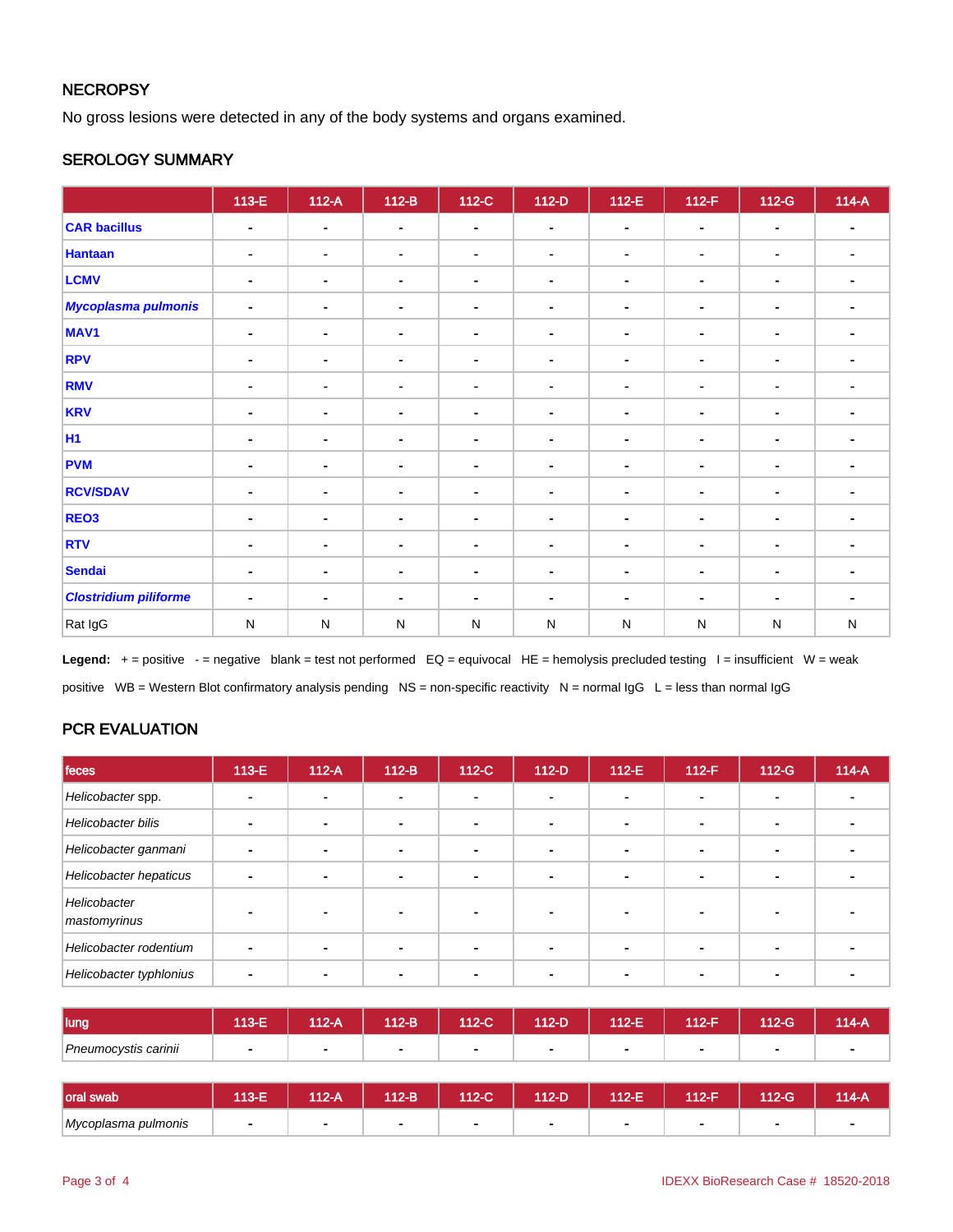| oral swab                       | 113-E | 112-A | 112-B        | 112-C | 112-D | 112-E | $-112-F$ | $112-G$ | 114-A |
|---------------------------------|-------|-------|--------------|-------|-------|-------|----------|---------|-------|
| Streptobacillus<br>moniliformis |       |       | $\mathbf{r}$ | -     |       |       |          |         |       |

Legend: + = positive - = negative id:id = pooled sample range id+id+id = non-range pooled sample NT or blank = no test performed wps = weak positive

## **PARASITOLOGY**

|           | 113-E | $112-A$ | $112-B$                  | 112-C | $112-D$ | $112-E$ | 112-F | $112-G$ | $114-A$ |
|-----------|-------|---------|--------------------------|-------|---------|---------|-------|---------|---------|
| parasites |       |         | $\overline{\phantom{0}}$ |       |         |         |       |         |         |

## **MICROBIOLOGY**

Specimen/Source: cecum

| <b>Isolate</b>      | 113-E | $112-A$ | 112-B | 112-C | $112-D$ | 112-E | 112-F | 12-G | 114-A |
|---------------------|-------|---------|-------|-------|---------|-------|-------|------|-------|
| Salmonella enterica |       |         |       |       |         |       |       |      |       |

#### Specimen/Source: nasopharynx

| <b>Isolate</b>                              | $113-E$        | $112-A$ | $112-B$ | $112-C$ | $112-D$ | $112-E$ | $112-F$ | $112-G$ | $114-A$ |
|---------------------------------------------|----------------|---------|---------|---------|---------|---------|---------|---------|---------|
| Corynebacterium kutscheri                   | $\blacksquare$ |         |         |         |         |         |         |         |         |
| Pasteurella multocida                       |                |         |         |         |         |         |         |         |         |
| Pasteurella pneumotropica<br>biotype Heyl   |                |         |         |         |         |         |         |         |         |
| Pasteurella pneumotropica<br>biotype Jawetz |                | -       |         |         |         |         |         |         |         |
| Streptococcus pneumoniae                    |                |         |         |         |         |         |         |         |         |

Legend:  $+=$  agent recovered - = agent not recovered blank = test not performed  $n =$  no growth  $X =$  Preliminary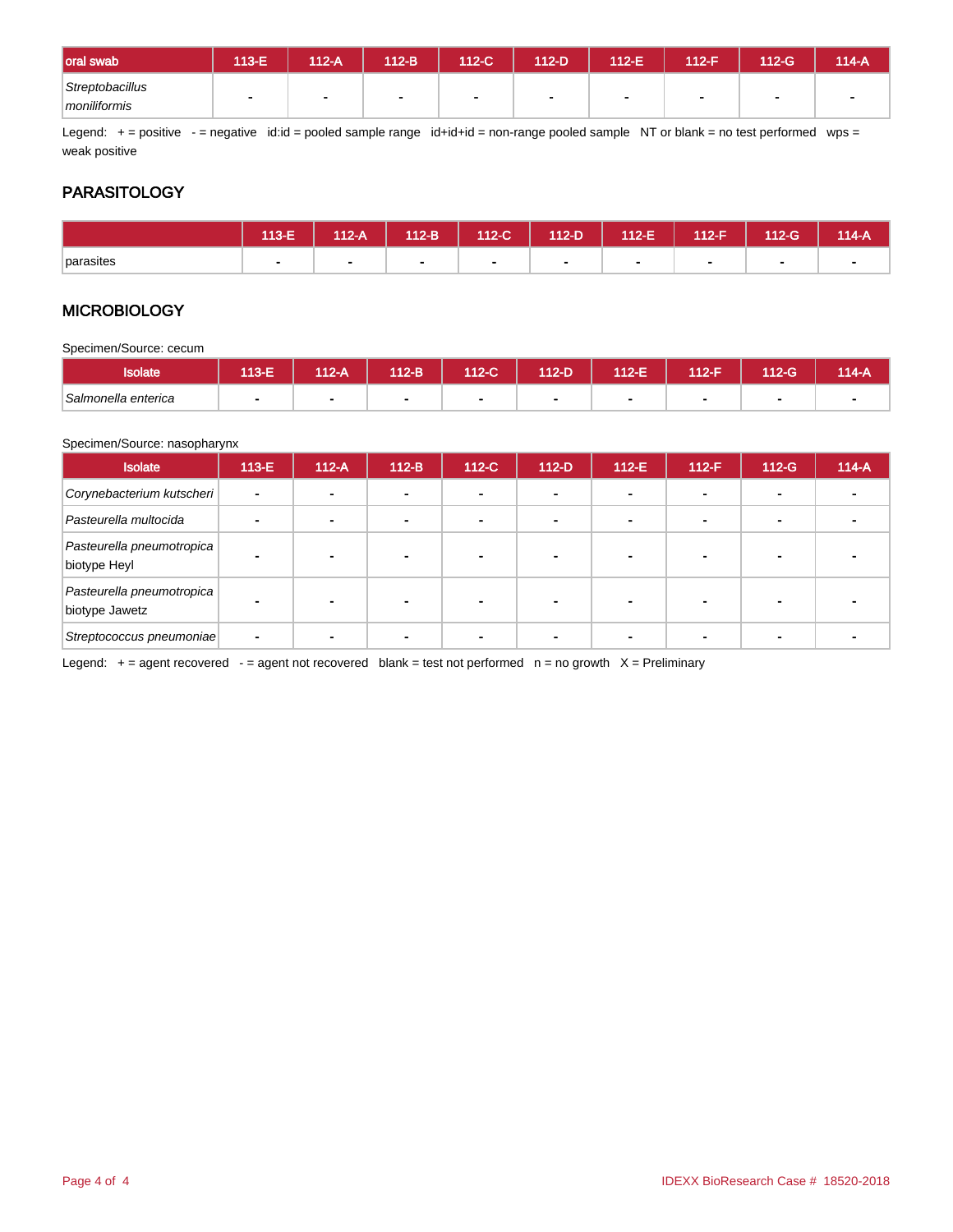

4011 Discovery Drive, Columbia, MO 65201

1-800-669-0825 1-573-499-5700

idexxbioresearch@idexx.com www.idexxbioresearch.com

IDEXX BioResearch Case # 18520-2018 Received: 6/20/2018

Completed: 6/25/2018

## SEROLOGY DETAILS

|                                     | <b>Baseline</b> | 113-E                        | $112-A$                  | $112-B$                      | $112-C$                      | $112-D$                      | 112-E                        | $112-F$                      | 112-G                        | $114-A$                      |
|-------------------------------------|-----------------|------------------------------|--------------------------|------------------------------|------------------------------|------------------------------|------------------------------|------------------------------|------------------------------|------------------------------|
| <b>CAR bacillus</b>                 |                 |                              |                          |                              |                              |                              |                              |                              |                              |                              |
| CAR bacillus purified<br>bacteria   | MFI > 3.750     |                              |                          |                              |                              |                              |                              |                              |                              |                              |
| <b>Hantaan</b>                      |                 |                              |                          |                              |                              |                              |                              |                              |                              |                              |
| Hantaan NP                          | MFI > 4.000     | ä,                           | $\blacksquare$           | ä,                           | $\blacksquare$               | $\blacksquare$               | $\blacksquare$               | Ē.                           | $\blacksquare$               |                              |
| <b>LCMV</b>                         |                 |                              |                          |                              |                              |                              |                              |                              |                              |                              |
| LCMV recombinant                    | MFI > 3.000     | ä,                           | $\blacksquare$           | ä,                           | $\blacksquare$               | $\blacksquare$               | $\blacksquare$               | $\qquad \qquad \blacksquare$ | $\qquad \qquad \blacksquare$ |                              |
| <b>Mycoplasma pulmonis</b>          |                 |                              |                          |                              |                              |                              |                              |                              |                              |                              |
| M. pulmonis purified<br>bacteria    | MFI > 4.250     |                              |                          |                              |                              |                              |                              |                              |                              |                              |
| MAV <sub>1</sub>                    |                 |                              |                          |                              |                              |                              |                              |                              |                              |                              |
| MAV1 purified virus                 | MFI > 3.750     | $\blacksquare$               | ä,                       | ä,                           | $\blacksquare$               | $\blacksquare$               | $\blacksquare$               |                              | ٠                            | ä,                           |
| <b>RPV</b>                          |                 |                              |                          |                              |                              |                              |                              |                              |                              |                              |
| RPV purified virus                  | MFI > 2.500     | $\qquad \qquad \blacksquare$ | $\blacksquare$           | $\qquad \qquad \blacksquare$ | $\qquad \qquad \blacksquare$ | $\blacksquare$               | $\blacksquare$               | -                            | $\blacksquare$               | $\blacksquare$               |
| $NS1$ <sup>1</sup>                  | MFI > 3.750     | ä,                           | ÷                        | ä,                           | $\blacksquare$               | $\blacksquare$               | $\blacksquare$               | $\blacksquare$               | $\blacksquare$               | $\blacksquare$               |
| <b>RMV</b>                          |                 |                              |                          |                              |                              |                              |                              |                              |                              |                              |
| RMV VP2 recombinant                 | MFI > 2.000     | $\blacksquare$               | ÷,                       | $\qquad \qquad \blacksquare$ | $\blacksquare$               | $\blacksquare$               | $\blacksquare$               | $\qquad \qquad \blacksquare$ | $\qquad \qquad \blacksquare$ | -                            |
| NS1 <sup>1</sup>                    | MFI > 3.750     | ٠                            | ÷                        | $\blacksquare$               | $\blacksquare$               | $\blacksquare$               | $\blacksquare$               | $\blacksquare$               | ٠                            | $\blacksquare$               |
| <b>KRV</b>                          |                 |                              |                          |                              |                              |                              |                              |                              |                              |                              |
| KRV purified virus                  | MFI > 3.250     | $\qquad \qquad \blacksquare$ | -                        | $\qquad \qquad \blacksquare$ | $\qquad \qquad \blacksquare$ | $\qquad \qquad \blacksquare$ | $\qquad \qquad \blacksquare$ | ۰                            | -                            | $\qquad \qquad \blacksquare$ |
| NS1 <sup>1</sup>                    | MFI > 3.750     | $\blacksquare$               |                          | ä,                           | $\blacksquare$               | $\blacksquare$               | $\blacksquare$               | $\blacksquare$               | $\blacksquare$               |                              |
| <b>H1</b>                           |                 |                              |                          |                              |                              |                              |                              |                              |                              |                              |
| H1 purified virus                   | MFI > 1.750     | $\overline{\phantom{a}}$     | $\overline{\phantom{a}}$ | $\qquad \qquad \blacksquare$ | $\qquad \qquad \blacksquare$ | $\blacksquare$               | $\blacksquare$               | $\frac{1}{2}$                | $\qquad \qquad \blacksquare$ | $\overline{\phantom{a}}$     |
| NS1 <sup>1</sup>                    | MFI > 3.750     | $\blacksquare$               |                          | ä,                           | $\blacksquare$               | ä,                           | Ě.                           | ä,                           | ä,                           |                              |
| <b>PVM</b>                          |                 |                              |                          |                              |                              |                              |                              |                              |                              |                              |
| PVM purified virus                  | MFI > 2.500     |                              |                          | ۰                            | $\blacksquare$               | $\blacksquare$               | ٠                            | L,                           | ۰                            |                              |
| <b>RCV/SDAV</b>                     |                 |                              |                          |                              |                              |                              |                              |                              |                              |                              |
| RCV/SDAV purified virus MFI > 3.750 |                 | ٠                            | $\blacksquare$           | Ĭ.                           | $\blacksquare$               | $\blacksquare$               | $\blacksquare$               | $\qquad \qquad \blacksquare$ | $\blacksquare$               |                              |
| RCV/SDAV Spike                      | MFI > 3.750     | $\blacksquare$               | $\blacksquare$           | $\blacksquare$               | $\blacksquare$               | $\blacksquare$               | $\blacksquare$               | $\blacksquare$               | $\blacksquare$               | $\blacksquare$               |
| REO <sub>3</sub>                    |                 |                              |                          |                              |                              |                              |                              |                              |                              |                              |

Page 1 of 2

If you have questions, please call our toll free number at 1-800-669-0825 or e-mail us at idexxbioresearch@idexx.com.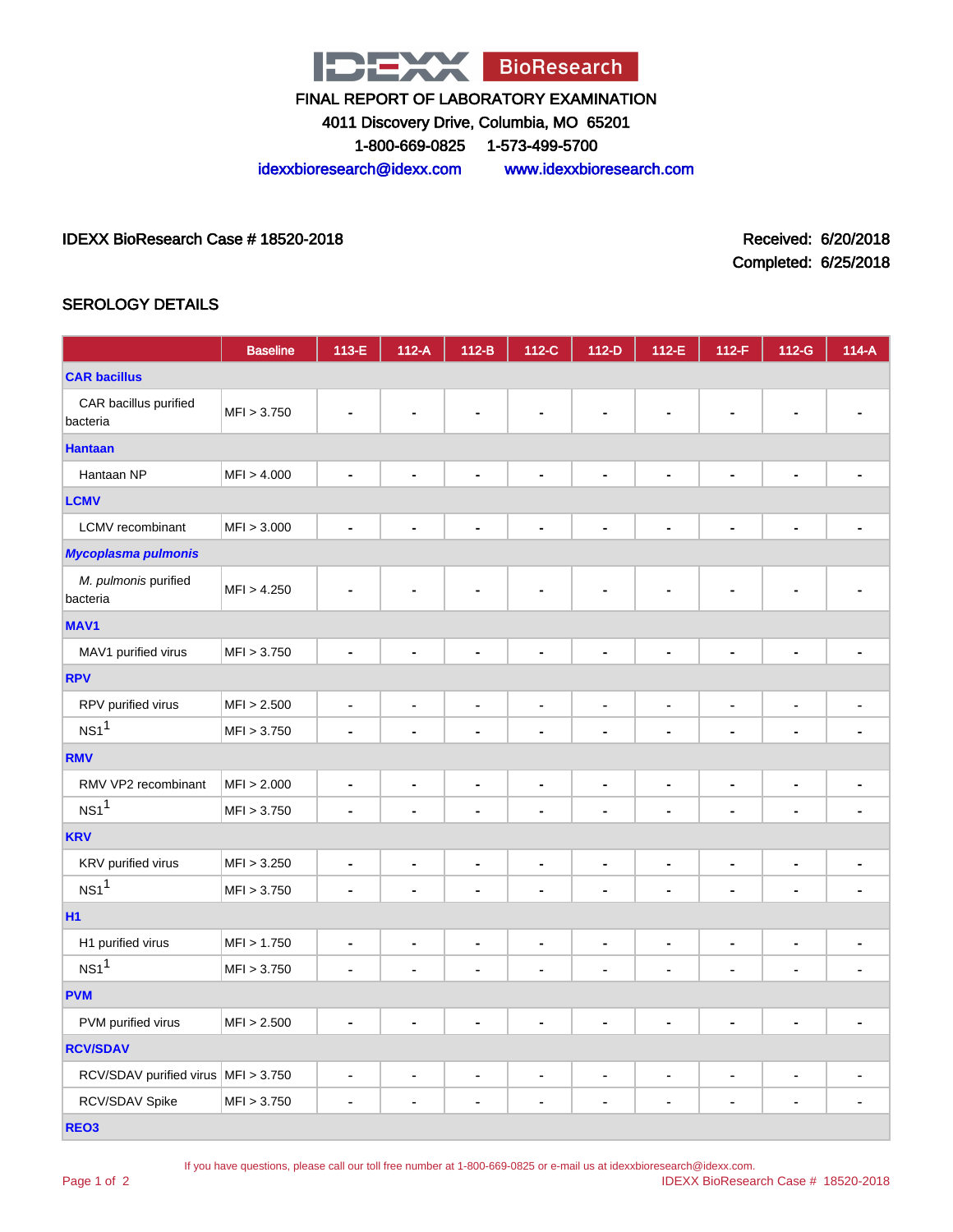|                                            | <b>Baseline</b> | $113-E$ | $112-A$ | $112-B$        | $112-C$        | $112-D$        | $112-E$        | $112-F$        | $112-G$        | $114-A$ |
|--------------------------------------------|-----------------|---------|---------|----------------|----------------|----------------|----------------|----------------|----------------|---------|
| REO3 purified virus                        | MFI > 4.900     |         | -       | $\blacksquare$ | $\blacksquare$ | $\blacksquare$ | $\blacksquare$ | $\blacksquare$ |                |         |
| <b>RTV</b>                                 |                 |         |         |                |                |                |                |                |                |         |
| RTV purified virus                         | MFI > 2.000     |         | -       | $\blacksquare$ | $\blacksquare$ | $\blacksquare$ | $\blacksquare$ | $\blacksquare$ | $\blacksquare$ |         |
| TMEV purified virus                        | MFI > 2.000     |         |         | ۰              | $\blacksquare$ |                | $\sim$         | $\blacksquare$ |                |         |
| <b>Sendai</b>                              |                 |         |         |                |                |                |                |                |                |         |
| Sendai purified virus                      | MFI > 3.750     |         |         | $\blacksquare$ | $\blacksquare$ | $\blacksquare$ | $\blacksquare$ | $\blacksquare$ |                |         |
| <b>Clostridium piliforme</b>               |                 |         |         |                |                |                |                |                |                |         |
| Clostridium piliforme<br>purified bacteria | MFI > 4.950     |         |         | $\blacksquare$ | $\blacksquare$ |                | EQ             | $\blacksquare$ |                |         |
| Clostridium piliforme                      | <b>IFA</b>      |         |         |                |                |                | $\blacksquare$ |                |                |         |

**NS11 :** NS1 protein is highly conserved among rodent parvoviruses and thus serves as a generic assay for parvovirus seroconversion.

Legend: + = positive - = negative blank = test not performed EQ = equivocal HE = hemolysis precluded testing l = insufficient W = weak

positive  $WB = Western Blot confirmatory analysis pending NS = non-specific reactivity  $N = normal IgG L = less than normal IgG$$ 

Positive MFI results are reported as "+" followed by a number from 1 to 33 in thousands rounded off to the nearest thousand.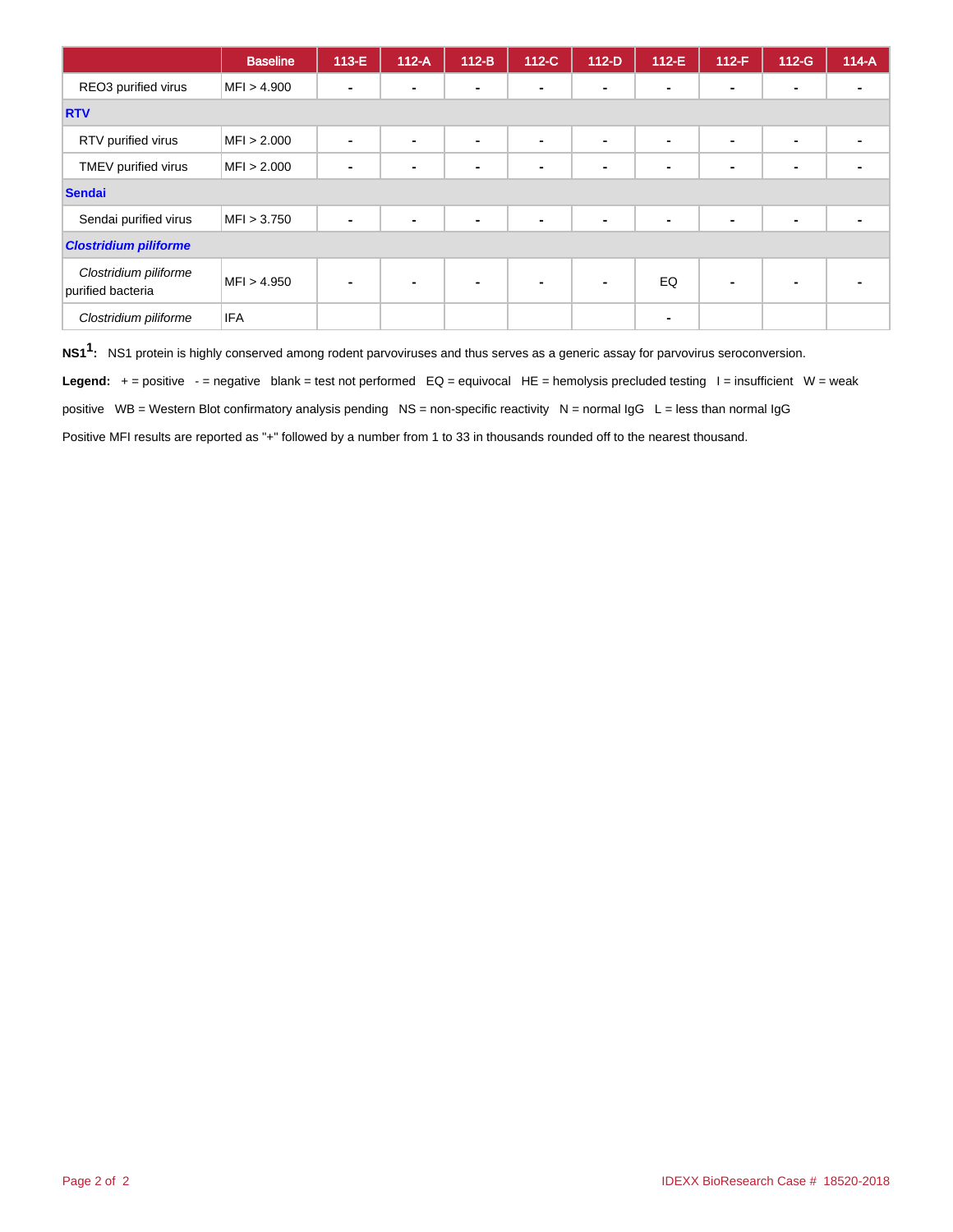

4011 Discovery Drive, Columbia, MO 65201

1-800-669-0825 1-573-499-5700

idexxbioresearch@idexx.com www.idexxbioresearch.com

#### IDEXX BioResearch Case # 18608-2018 Received: 6/20/2018

#### Submitted By

Resource Center Animals-RRRC University of Missouri-RRRC Columbia, MO 65201

## Completed: 6/21/2018

Phone: 573-884-7970 Email: dewitta@missouri.edu; brydae@missouri.edu; watermanjd@missouri.edu; dixonl@missouri.edu; oneilla@missouri.edu; oconnore@missouri.edu; mcdowellm@missouri.edu; RhoadesJN@missouri.edu

Fax: [573] 884=7521 Email: FranklinC@missouri.edu

## Referred By

Craig Franklin University of Missouri-Franklin Veterinary Pathobiology 4011 Discovery Drive Columbia, MO 65201

## Specimen Description

Species: rat Description: 2 rat fur mite swabs Number of Specimens/Animals: 2 Building/Facility: Discovery Ridge

## Area: W112

|   | <b>Client ID</b>                 | Investigator | Room # |
|---|----------------------------------|--------------|--------|
|   | W112 fur mite swab<br>racks 1-4A | <b>Bryda</b> | W112   |
| 2 | W112 fur mite swab<br>racks 4B-7 | <b>Bryda</b> | W112   |

#### **Services/Tests Performed:** Fur Mite

**PCR evaluation for:** Myocoptes, Radfordia/Myobia

**General Comments:** AOQuarterly fur mite testing.

**Summary:** All test results were negative.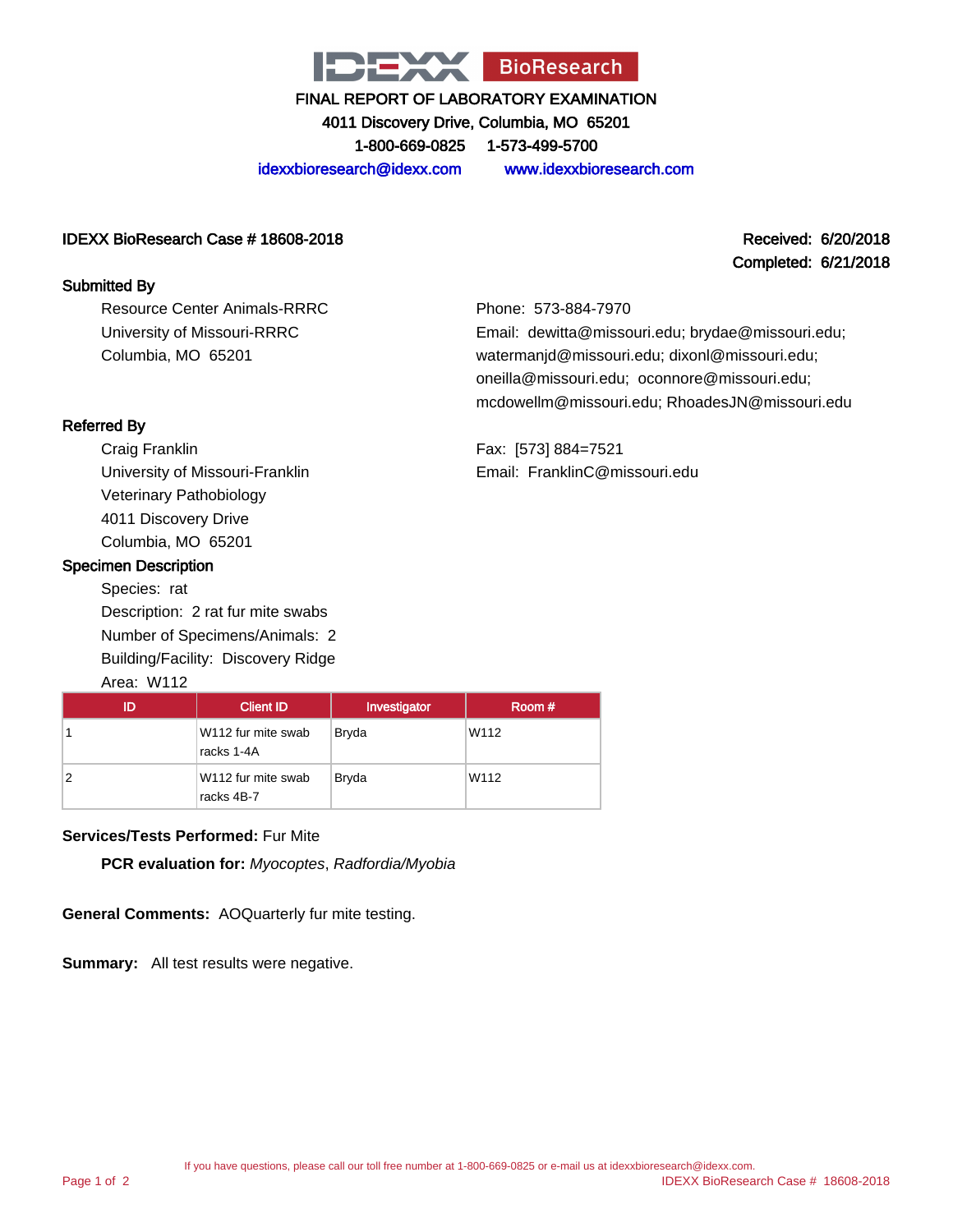## PCR EVALUATION

| pelt swab        |  |
|------------------|--|
| Myocoptes        |  |
| Radfordia/Myobia |  |

Legend: + = positive - = negative id:id = pooled sample range id+id+id = non-range pooled sample NT or blank = no test performed wps = weak positive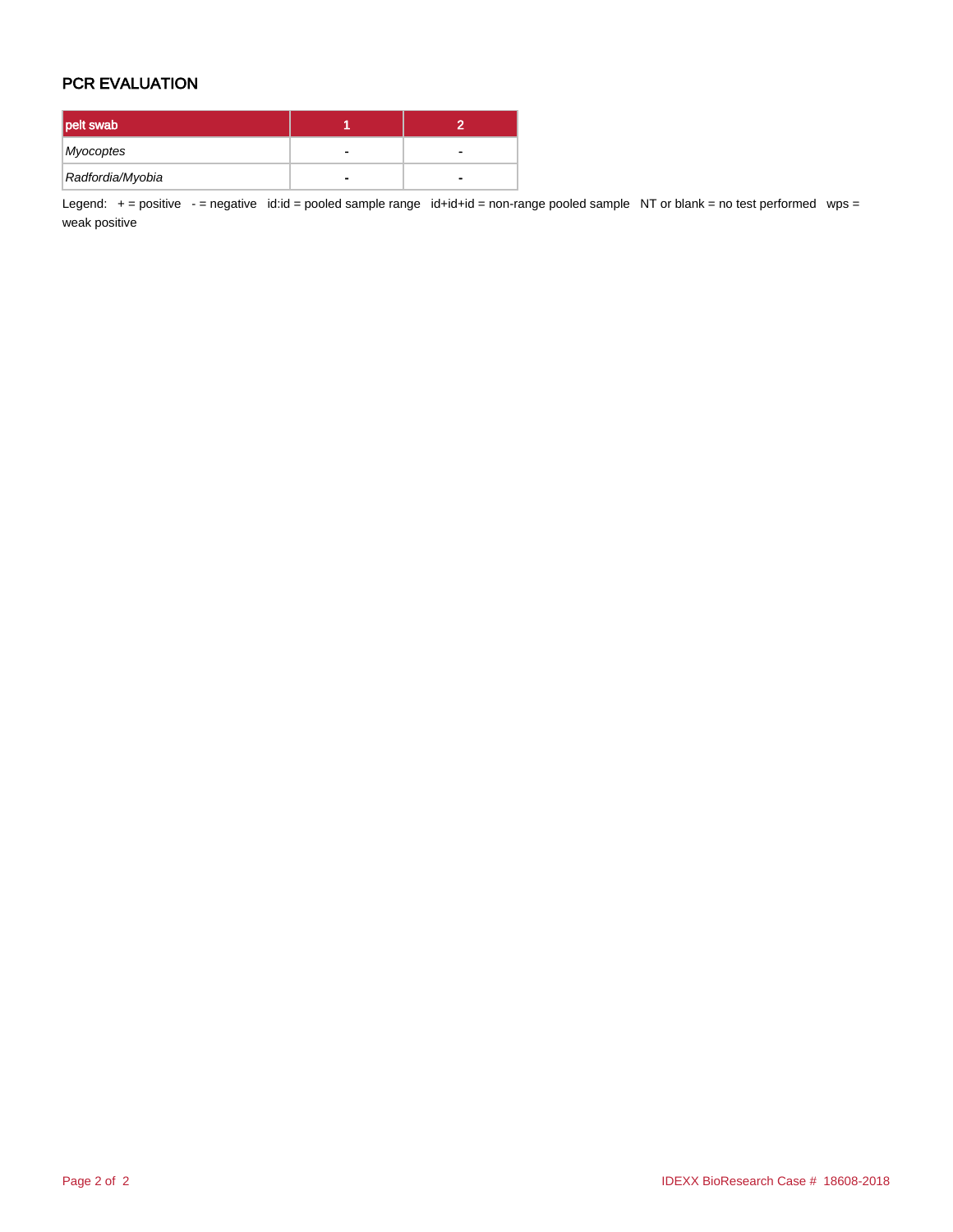

4011 Discovery Drive, Columbia, MO 65201 1-800-669-0825 1-573-499-5700

idexxbioresearch@idexx.com www.idexxbioresearch.com

### IDEXX BioResearch Case # 18610-2018 Received: 6/20/2018

#### Submitted By

Resource Center Animals-RRRC University of Missouri-RRRC Columbia, MO 65201

## Completed: 6/21/2018

Phone: 573-884-7970 Email: dewitta@missouri.edu; brydae@missouri.edu; watermanjd@missouri.edu; dixonl@missouri.edu; oneilla@missouri.edu; oconnore@missouri.edu; mcdowellm@missouri.edu; RhoadesJN@missouri.edu

Fax: [573] 884=7521 Email: FranklinC@missouri.edu

## Referred By

Craig Franklin University of Missouri-Franklin Veterinary Pathobiology 4011 Discovery Drive Columbia, MO 65201

### Specimen Description

Species: rat Description: 1 rat fur mite swab Number of Specimens/Animals: 1 Building/Facility: Discovery Ridge

#### Area: W113

| <b>Client ID</b>             | Investigator | Room #           |
|------------------------------|--------------|------------------|
| W113 rat fur mite swab Bryda |              | W <sub>113</sub> |
| rack 1                       |              |                  |

## **Services/Tests Performed:** Fur Mite

**PCR evaluation for:** Myocoptes, Radfordia/Myobia

**General Comments:** AOQuarterly fur mite testing.

**Summary:** All test results were negative.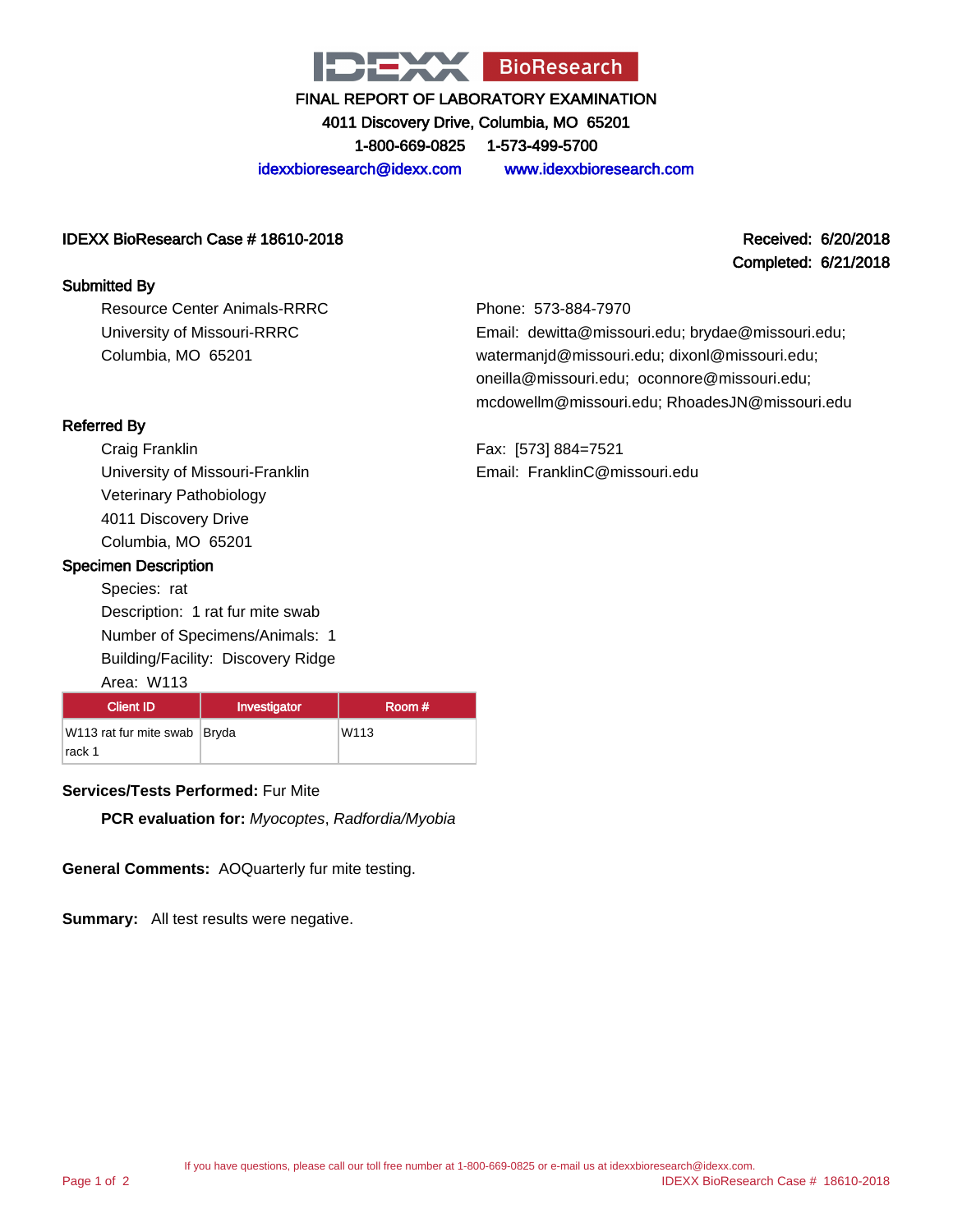## PCR EVALUATION

| pelt swab        | V113 rat fur mite swab rack 1 |
|------------------|-------------------------------|
| Myocoptes        |                               |
| Radfordia/Myobia | $\blacksquare$                |

Legend: + = positive - = negative id:id = pooled sample range id+id+id = non-range pooled sample NT or blank = no test performed wps = weak positive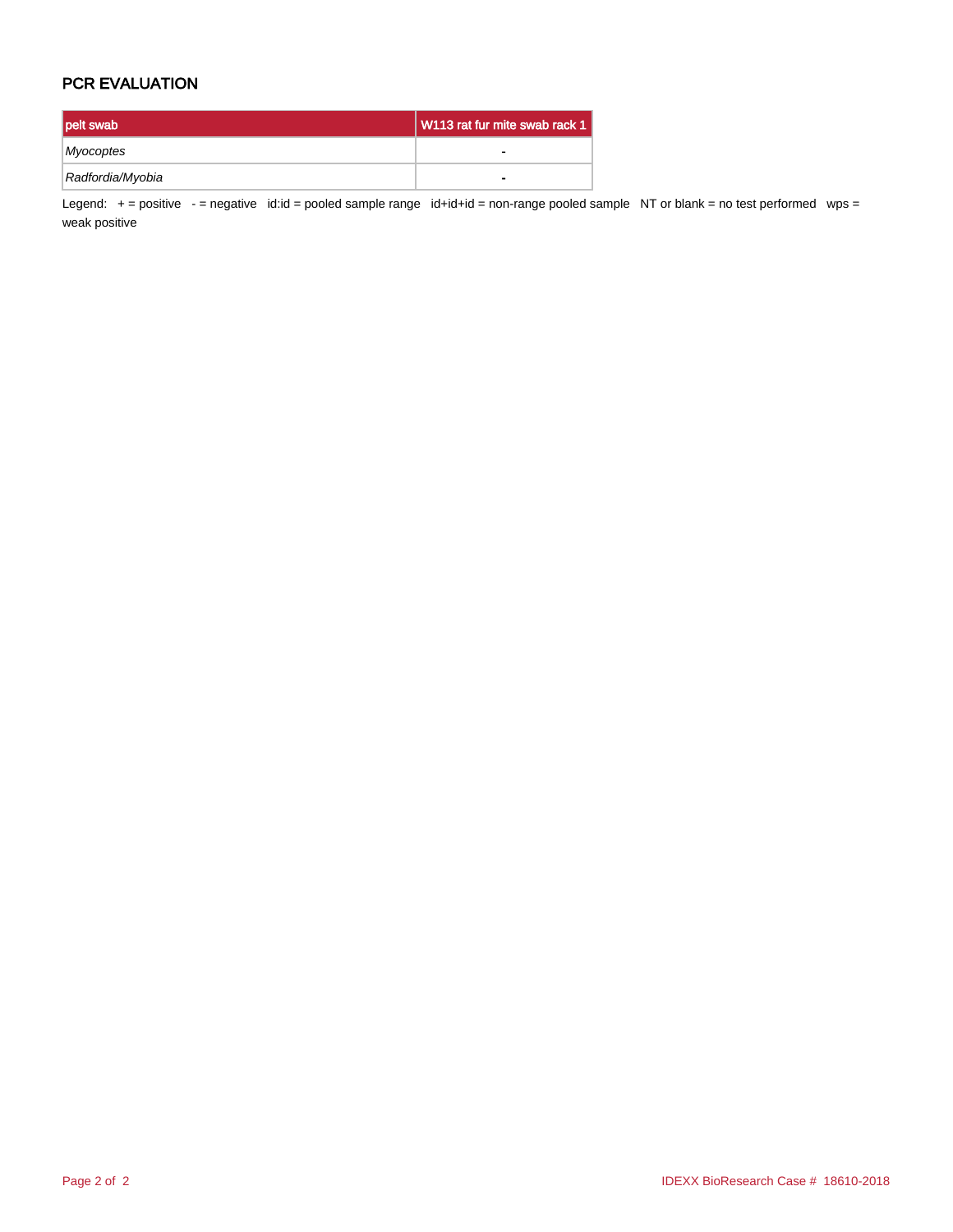

4011 Discovery Drive, Columbia, MO 65201

1-800-669-0825 1-573-499-5700

idexxbioresearch@idexx.com www.idexxbioresearch.com

#### IDEXX BioResearch Case # 18609-2018 Received: 6/20/2018

#### Submitted By

Resource Center Animals-RRRC University of Missouri-RRRC Columbia, MO 65201

## Completed: 6/21/2018

Phone: 573-884-7970 Email: dewitta@missouri.edu; brydae@missouri.edu; watermanjd@missouri.edu; dixonl@missouri.edu; oneilla@missouri.edu; oconnore@missouri.edu; mcdowellm@missouri.edu; RhoadesJN@missouri.edu

Fax: [573] 884=7521 Email: FranklinC@missouri.edu

### Referred By

Craig Franklin University of Missouri-Franklin Veterinary Pathobiology 4011 Discovery Drive Columbia, MO 65201

### Specimen Description

Species: rat Description: 1 rat fur mite swab Number of Specimens/Animals: 1 Building/Facility: Discovery Ridge

#### Area: W114

| <b>Client ID</b>                | Investigator | Room # |
|---------------------------------|--------------|--------|
| W114 fur mite swab<br>racks 1-5 | Bryda        | W114   |

## **Services/Tests Performed:** Fur Mite

**PCR evaluation for:** Myocoptes, Radfordia/Myobia

**General Comments:** AOQuarterly fur mite testing.

**Summary:** All test results were negative.